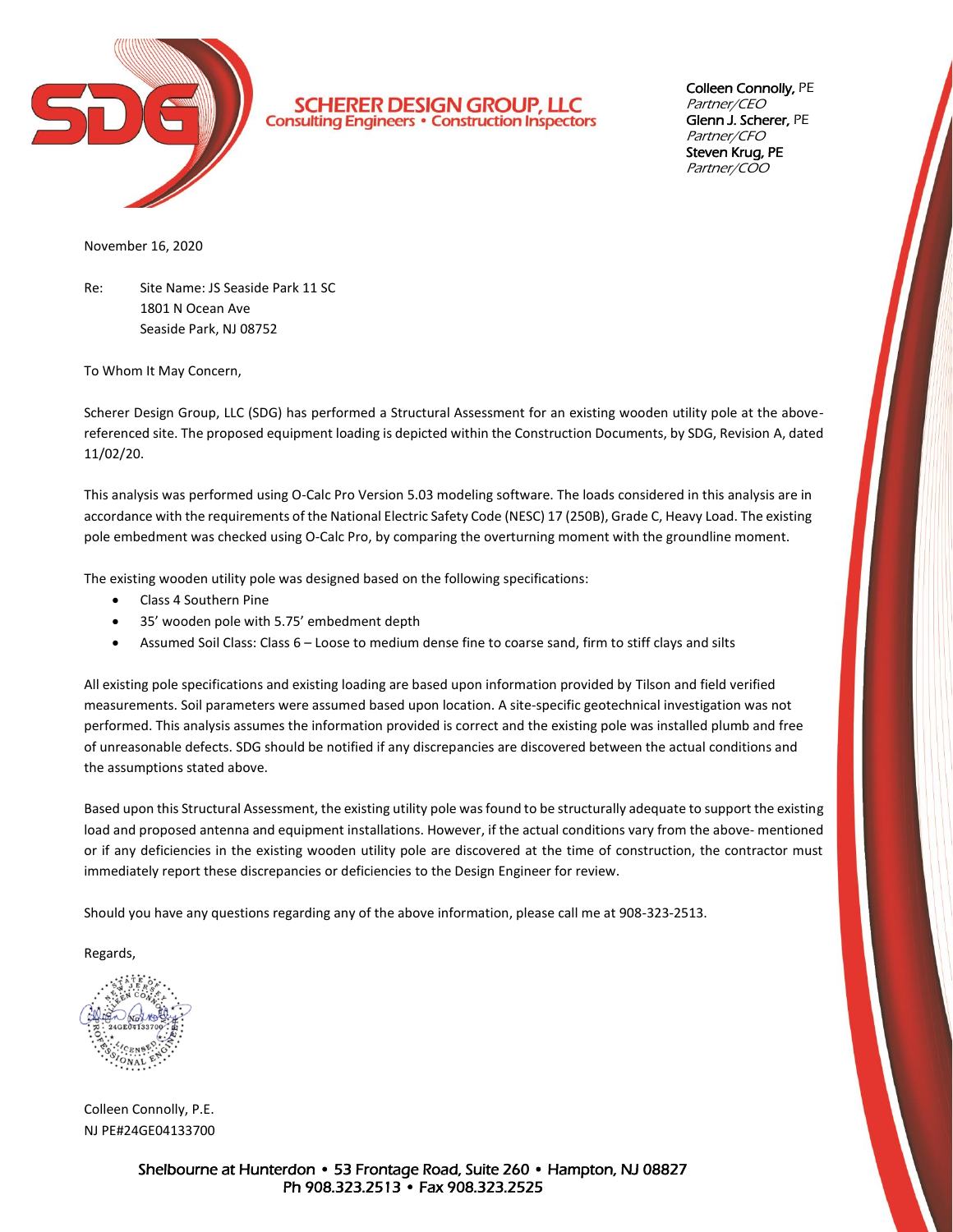## Pole ID:JS Seaside Park <sup>11</sup> SC.pplx **O-Calc® Pro** *Analysis Report*

| Pole Num:  | JS Seaside Park 11 SC Pole Length / Class: |                                      |                                 | <b>35/4 Code:</b>               |                           | <b>NESC</b> Structure Type:      | Angle          |
|------------|--------------------------------------------|--------------------------------------|---------------------------------|---------------------------------|---------------------------|----------------------------------|----------------|
| Aux Data 1 |                                            | <b>Unset</b> Species:                | <b>SOUTHERN PINE</b> NESC Rule: |                                 | <b>Rule 250B</b> Status   |                                  | <b>Unguyed</b> |
| Aux Data 2 |                                            | <b>Unset</b> Setting Depth (ft):     |                                 | <b>5.75</b> Construction Grade: |                           | C Pole Strength Factor:          | 0.85           |
| Aux Data 3 |                                            | <b>Unset</b> G/L Circumference (in): |                                 | 31.59 Loading District:         |                           | <b>Heavy</b> Transverse Wind LF: | 1.75           |
| Aux Data 4 |                                            | <b>Unset</b> G/L Fiber Stress (psi): |                                 | 8,000 Ice Thickness (in):       |                           | <b>0.50</b> Wire Tension LF:     | 1.30           |
| Aux Data 5 |                                            | <b>Unset</b> Allowable Stress (psi): |                                 | 6,800 Wind Speed (mph):         |                           | 39.53 Vertical LF:               | 1.90           |
| Aux Data 6 |                                            | <b>Unset</b> Fiber Stress Ht. Reduc: |                                 | <b>No</b> Wind Pressure (psf):  | 4.00                      |                                  |                |
| Latitude:  |                                            | 39.935802 Deg Longitude:             |                                 |                                 | -74.072562 Deg Elevation: |                                  | 0 Feet         |



| Pole Capacity Utilization (%) |      | <b>Height</b><br>(ft) | <b>Wind Angle</b><br>$(\text{deg})$ |
|-------------------------------|------|-----------------------|-------------------------------------|
| Maximum                       | 22.0 | 0.0                   | 218.6                               |
| Groundline                    | 22.0 | 0.0                   | 218.6                               |
| Vertical                      | 8.5  | 19.1                  | 218.6                               |

| <b>Pole Moments (ft-Ib)</b> |        | <b>Load Angle</b><br>$(\text{deg})$ | <b>Wind Angle</b><br>(deg) |
|-----------------------------|--------|-------------------------------------|----------------------------|
| Max Cap Util                | 12,208 | 213.2                               | 218.6                      |
| Groundline                  | 12,208 | 213.2                               | 218.6                      |
| <b>GL Allowable</b>         | 56,565 |                                     |                            |
| Overturn                    | 23,062 |                                     |                            |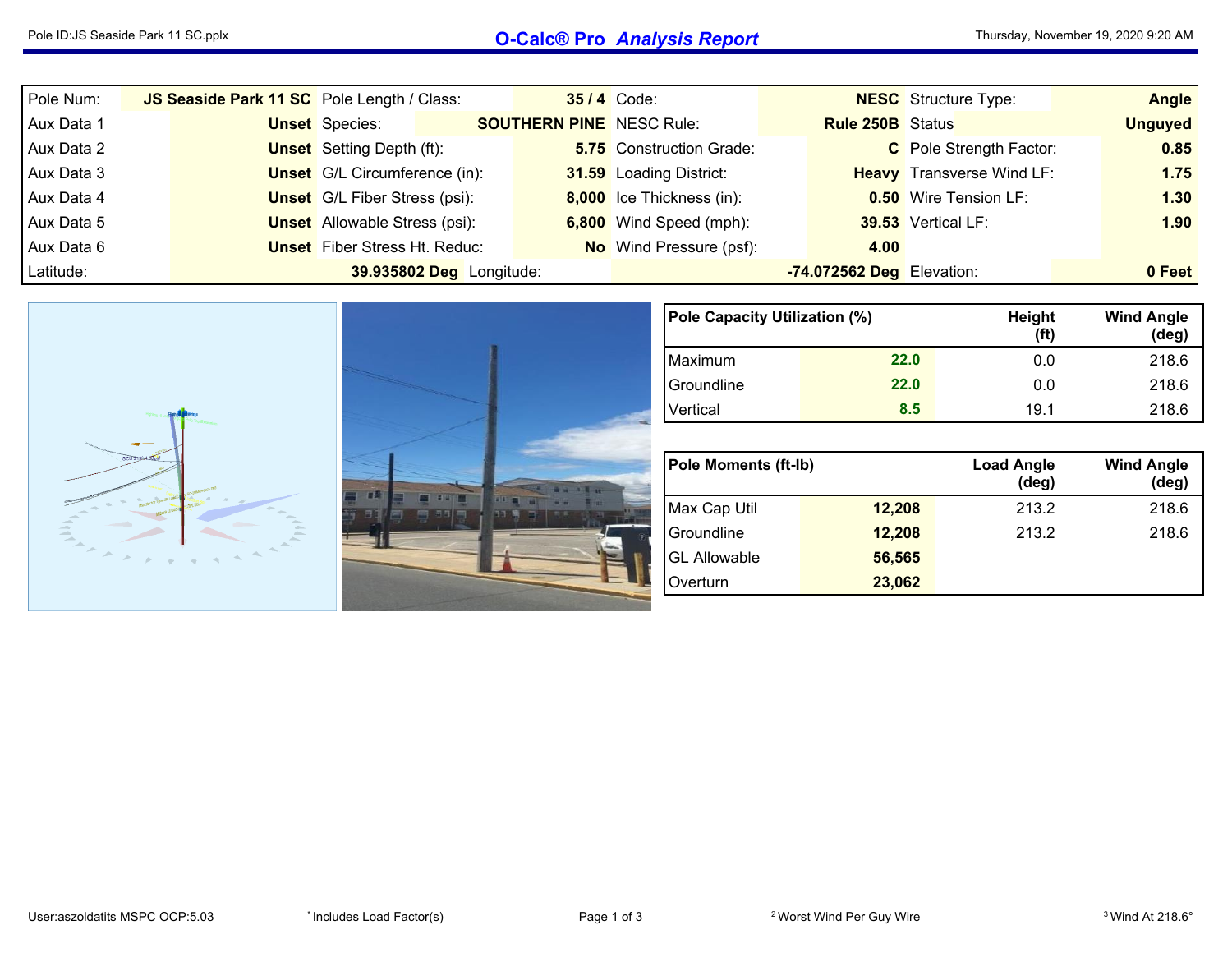| Groundline Load Summary - Reporting Angle Mode: Load - Reporting Angle: 213.2° |                                |                                  |                                       |                                     |                                    |                                                |                                  |                                    |                                        |                                   |
|--------------------------------------------------------------------------------|--------------------------------|----------------------------------|---------------------------------------|-------------------------------------|------------------------------------|------------------------------------------------|----------------------------------|------------------------------------|----------------------------------------|-----------------------------------|
|                                                                                | <b>Shear</b><br>Load*<br>(lbs) | <b>Applied</b><br>Load<br>$(\%)$ | <b>Bending</b><br>Moment<br>$(ft-lb)$ | <b>Applied</b><br>Moment<br>$(\% )$ | <b>Pole</b><br>Capacity<br>$(\% )$ | <b>Bending</b><br><b>Stress</b><br>$(+/-$ psi) | <b>Vertical</b><br>Load<br>(Ibs) | Vertical<br><b>Stress</b><br>(psi) | <b>Total</b><br><b>Stress</b><br>(psi) | <b>Pole</b><br>Capacity<br>$(\%)$ |
| Powers                                                                         | 61                             | 9.5                              | 1,575                                 | 12.9                                | 2.8                                | 182                                            | 52                               |                                    | 182                                    | 2.7                               |
| Comms                                                                          | 339                            | 53.2                             | 5,520                                 | 45.2                                | 9.8                                | 636                                            | 161                              | $\mathbf{2}^{\prime}$              | 638                                    | 9.4                               |
| GenericEquipments                                                              | 95                             | 15.0                             | 2,828                                 | 23.2                                | 5.0                                | 326                                            | 472                              | 6                                  | 332                                    | 4.9                               |
| Pole                                                                           | 142                            | 22.3                             | 2,266                                 | 18.6                                | 4.0                                | 261                                            | 1,291                            | 16                                 | 277                                    | 4.1                               |
| Insulators                                                                     | 0                              | 0.0                              | 19                                    | 0.2                                 | 0.0                                |                                                | 48                               |                                    | 3                                      | 0.0                               |
| Pole Load                                                                      | 637                            | 100.0                            | 12,208                                | 100.0                               | 21.6                               | 1,407                                          | 2,023                            | 25                                 | 1,432                                  | 21.1                              |
| Pole Reserve Capacity                                                          |                                |                                  | 44,357                                |                                     | 78.4                               | 5,393                                          |                                  |                                    | 5,368                                  | 78.9                              |

|                | Load Summary by Owner - Reporting Angle Mode: Load - Reporting Angle: 213.2°                                                                                                                                                                                                                                                                                                                               |       |        |       |      |       |       |    |       |      |  |  |  |  |  |
|----------------|------------------------------------------------------------------------------------------------------------------------------------------------------------------------------------------------------------------------------------------------------------------------------------------------------------------------------------------------------------------------------------------------------------|-------|--------|-------|------|-------|-------|----|-------|------|--|--|--|--|--|
|                | <b>Applied</b><br><b>Bending</b><br><b>Bending</b><br>Vertical<br>Pole<br><b>Applied</b><br><b>Pole</b><br><b>Vertical</b><br><b>Total</b><br><b>Shear</b><br>Load*<br><b>Stress</b><br><b>Stress</b><br><b>Stress</b><br><b>Moment</b><br>Capacity<br>Load<br>Load<br><b>Moment</b><br>Capacity<br>$(\% )$<br>(lbs)<br>$(ft-lb)$<br>$(\%)$<br>(lbs)<br>$(\%)$<br>(psi)<br>$(\% )$<br>(psi)<br>$(+/-$ psi) |       |        |       |      |       |       |    |       |      |  |  |  |  |  |
| Proposed       | 244                                                                                                                                                                                                                                                                                                                                                                                                        | 38.2  | 6,126  | 50.2  | 10.8 | 706   | 603   | 8  | 714   | 10.5 |  |  |  |  |  |
| Existing       | 251                                                                                                                                                                                                                                                                                                                                                                                                        | 39.4  | 3,815  | 31.3  | 6.8  | 440   | 129   |    | 441   | 6.5  |  |  |  |  |  |
| Pole           | 142                                                                                                                                                                                                                                                                                                                                                                                                        | 22.3  | 2,266  | 18.6  | 4.0  | 261   | 291.ا | 16 | 277   | 4.1  |  |  |  |  |  |
| <b>Totals:</b> | 637                                                                                                                                                                                                                                                                                                                                                                                                        | 100.0 | 12,208 | 100.0 | 21.6 | 1,407 | 2,023 | 25 | 1,432 | 21.1 |  |  |  |  |  |

## **Detailed Load Components:**

| <b>Power</b>             |              | Owner    | Height<br>(f <sup>t</sup> ) | Horiz.<br>Offset<br>(in) | Cable<br>Diameter<br>(in) | Sag at<br>Max<br>Геmр<br>(ft) | Cable<br>Weight<br>(Ibs/ft) | Lead/Spanl<br>Length<br>(f <sup>t</sup> ) | Span<br>Angle<br>(deg) | Wire<br>Length<br>(f <sup>t</sup> ) | Tension<br>(lbs) | <b>Tension</b><br><b>Moment*</b><br>$(ft-lb)$ | <b>Offset</b><br>Moment*<br>$(ft-lb)$ | Wind<br>Moment*<br>$(ft-lb)$ | <b>Moment</b><br>at GL*<br>$(ft-lb)$ |
|--------------------------|--------------|----------|-----------------------------|--------------------------|---------------------------|-------------------------------|-----------------------------|-------------------------------------------|------------------------|-------------------------------------|------------------|-----------------------------------------------|---------------------------------------|------------------------------|--------------------------------------|
| Secondary                | DUPLEX 6 AWG | Proposed | 24.47                       | 6.12                     | 0.5370                    |                               | 0.071                       | 55.0                                      | 165.0                  | 55.0                                |                  |                                               |                                       | 95                           | 106                                  |
| <b>Overlashed Bundle</b> | 6M           | Proposed | 24.50                       | 6.12                     | ).2420                    | 1.49                          | 0.104                       | 55.0                                      | 165.0                  | 55.0                                | 50               | .062                                          |                                       | 331                          | .404                                 |
|                          |              |          |                             |                          |                           |                               |                             |                                           |                        |                                     | Totals:          | 1,062                                         | 22                                    | 426                          | 1,510                                |

| Comm              |          | Owner    | Height<br>(ft) | Horiz.<br>Offset<br>(in) | Cable<br><b>Diameter</b><br>(in) | Sag at<br>Max<br>Temp<br>(f <sup>t</sup> ) | Cable<br>Weight<br>(Ibs/ft) | Lead/Span<br>Length<br>(f <sup>t</sup> ) | Span<br>Angle<br>(deg) | Wire<br>Length<br>(ft) | <b>Tension</b><br>(Ibs) | <b>Tension</b><br><b>Moment</b><br>$(ft-lb)$ | Offset<br>Moment*<br>$(ft-lb)$ | Wind<br>Moment*<br>$(ft-lb)$ | <b>Moment</b><br>at GL*<br>$(ft-lb)$ |
|-------------------|----------|----------|----------------|--------------------------|----------------------------------|--------------------------------------------|-----------------------------|------------------------------------------|------------------------|------------------------|-------------------------|----------------------------------------------|--------------------------------|------------------------------|--------------------------------------|
| Telco             | TELE .25 | Existing | 19.50          | 6.40                     | 0.2500                           | 1.40                                       | 0.091                       | 55 <sub>c</sub>                          | 165.0                  | 55.1                   | 30                      | 507                                          |                                | 234                          | 755                                  |
| Telco             | TELE .25 | Existing | 19.50          | 6.40                     | 0.2500                           | 1.40                                       | 0.091                       | 55.0                                     | 165.0                  | 55.1                   | 30                      | 507                                          |                                | 234                          | 755                                  |
| Telco             | TELE .25 | Existing | 19.50          | 6.40                     | 0.2500                           | 1.69                                       | 0.091                       | 45.0                                     | 270.0                  | 45.2                   | 15                      | 208                                          |                                | 209                          | 424                                  |
| Telco             | TELE .25 | Existing | 19.50          | 6.40                     | 0.2500                           | 1.69                                       | 0.091                       | 45.0                                     | 270.0                  | 45.2                   | 15                      | 208                                          |                                | 209                          | 424                                  |
| Overlashed Bundle | 6M       | Proposed | 18.50          | 6.46                     | 0.2420                           | 1.55                                       | 0.104                       | 55 <sub>c</sub>                          | 165.0                  | 55.0                   | 80                      | .283                                         |                                | 256                          | 1,552                                |
| Fiber             | Fiber    | Proposed | 18.46          | 6.46                     | 0.6250                           |                                            | 0.190                       | 55.C                                     | 165.0                  | 55.0                   |                         |                                              |                                | 78                           | 92                                   |